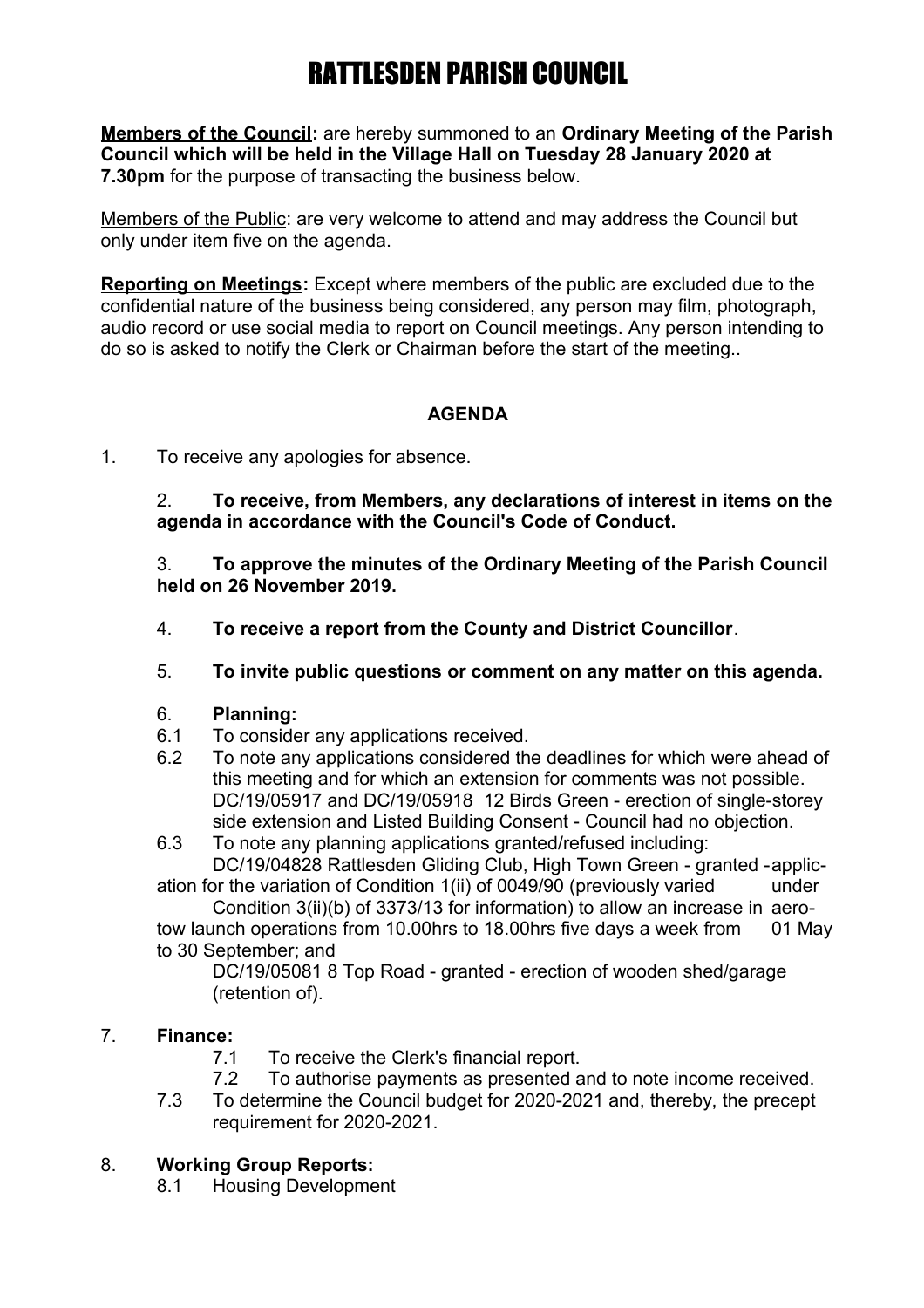8.2 Finance and Development

#### 9. **Council Governance:**

- 9.1 To consider any new legislation, codes or regulatory issues and to take action as appropriate.
- 9.2 To determine if any Council decisions or actions impact upon its risk register, policies and/or internal controls.

9.3 To review, update and approve the Council Risk Register.

#### 10.**Asset Management:**

To approve a programme of inspection of the Council's assets by councillors.

#### 11. **Correspondence:**

To consider the list of correspondence received and to take action as appropriate.

#### 12.**Annual Parish Meeting:**

To determine the format of the meeting scheduled for Tuesday 21 April at 7.30pm.

#### 13. **Matters to be brought to the attention of the Council either for information or for inclusion on the agenda of a future Ordinary Meeting.**

#### 14. **Next Meeting:**

To note that the next Ordinary Meeting of the Parish Council is scheduled for Tuesday 25 February in the Village Hall beginning at 7.30pm.

Meas

Parish Clerk: Doug Reed, Proper Officer of the Council Address: Second Thoughts, Church Road, Elmswell IP30 9DY

Tel: 07843850018 E-mail: [rattlesdenpc@live.co.uk](mailto:rattlesdenpc@live.co.uk)

Published: 21 January 2020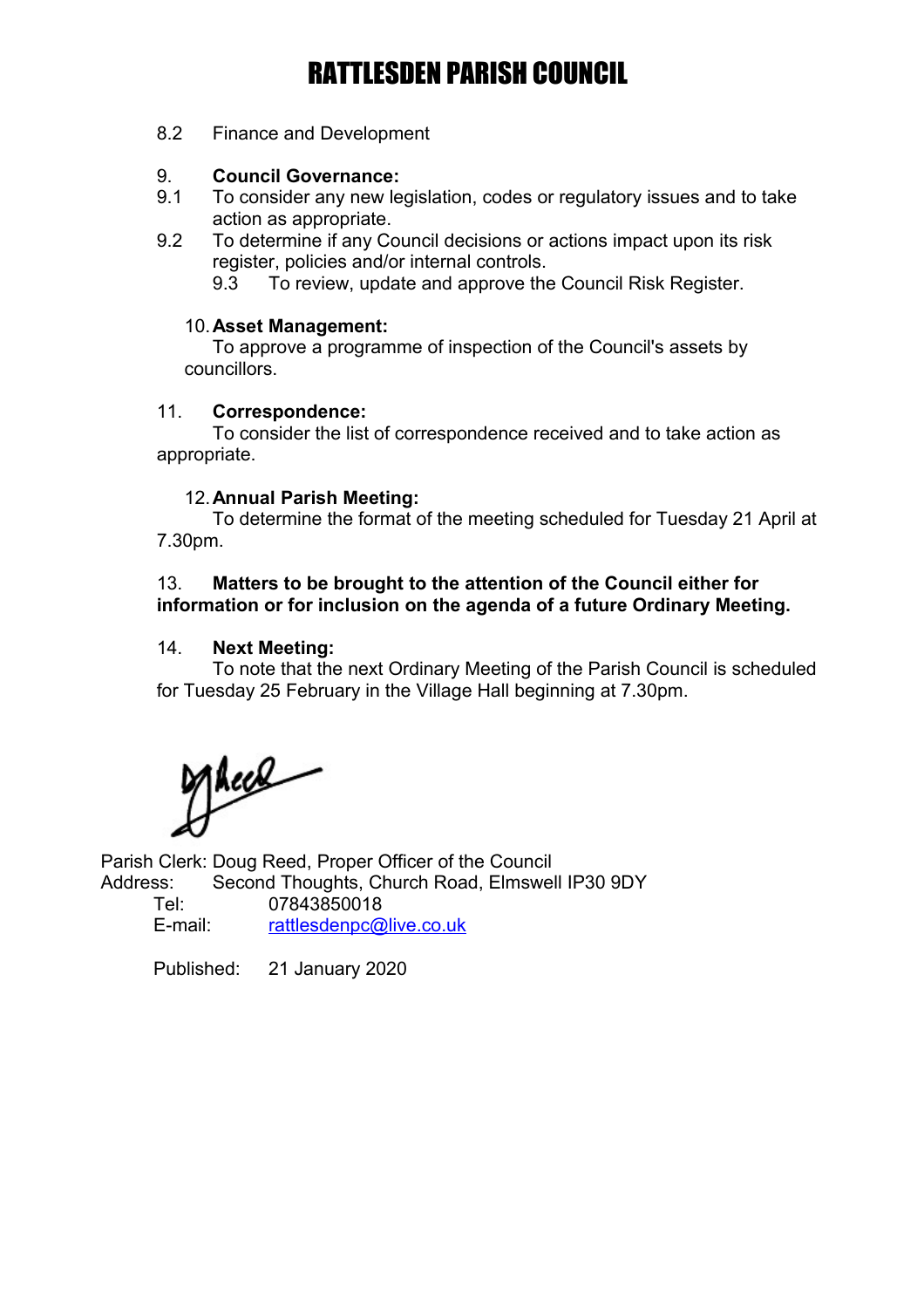# **Report to the Ordinary Meeting of 28 January 2020**

# **Agenda Item 7.2: Payments and Income**

# **Councillors are recommended to authorise the following payments:**

| To:                                                          | <b>Reason</b>                                                                                       | Pay<br>men<br>t<br>(Es) | <b>VAT</b><br>(Es) | <b>Tota</b><br>(Es)    |
|--------------------------------------------------------------|-----------------------------------------------------------------------------------------------------|-------------------------|--------------------|------------------------|
| Litter-Picker                                                | Salary: January 2020<br>(19.33 hours @ £8.21)                                                       | 158.<br>70              | N/A                | 158.<br>70             |
| Parish Clerk                                                 | Salary: January 2020<br>(35 hours @ £13.15)<br>Gross: £460.25 - Net<br>£368.25 [PAYE: £92.00]       | 368.<br>25              | N/A                | 368.<br>25             |
| <b>HMRC</b>                                                  | PAYE (as above)                                                                                     | 92.0<br>$\overline{0}$  | N/A                | 92.0<br>0              |
| The Felsham<br>Gardeners                                     | Single grass-cut at<br>Rattlesden Cemetery @<br>£200.00                                             | 200.<br>00              | 0.00               | 200.<br>00             |
| The Felsham<br>Gardeners                                     | Grass-cutting of specified<br>small areas                                                           | 125.<br>00              | 0.00               | 125.<br>$00\,$         |
| The Felsham<br>Gardeners                                     | Cemetery tree maintenance                                                                           | 100.<br>00              | 0.00               | 100.<br>00             |
| Mr Roger<br>Heard                                            | 447th Bomb Group<br>Memorial: grass-cutting<br>(October)                                            | 31.0<br>0               | 0.00               | 31.0<br>$\overline{0}$ |
| Rattlesden<br><b>Village Hall</b><br>Management<br>Committee | Hire of the Village Hall<br>$(26.11.19 \text{ @ } £8.50)$                                           | 8.50                    | 0.00               | 8.50                   |
| Rattlesden<br>Parochial<br><b>Church Council</b>             | Contribution towards the<br>printing costs of<br>"Revelations" (newsletter)<br>and support services | 130.<br>00              | N/A                | 130.<br>00             |
| Parish Clerk*                                                | Administrative expenses<br>(01.10.19-31.12.19)                                                      | 43.4<br>9               | N/A                | 43.4<br>9              |
| <b>Cllr Edwards</b>                                          | Solicitor meeting (03.01.20)<br>expenses - 16.8 miles $@$<br>£0.45 plus parking @ £1.00             | 8.56                    | N/A                | 8.56                   |
| <b>Cllr Goodlad</b>                                          | Reimbursement of cost of<br>paint and materials for<br>redecoration of Cemetery<br>railings         | 48.0<br>0               | N/A                | 48.0<br>0              |
| Gudgeons<br>Prentice<br>Solicitors**                         | Extra funds 'on account' for<br>land transfer highways<br>searches                                  | 301.<br>00              | 0.00               | 301.<br>00             |
| Mr Richard                                                   | Reimbursement of cost of                                                                            | 50.0                    | N/A                | 50.0                   |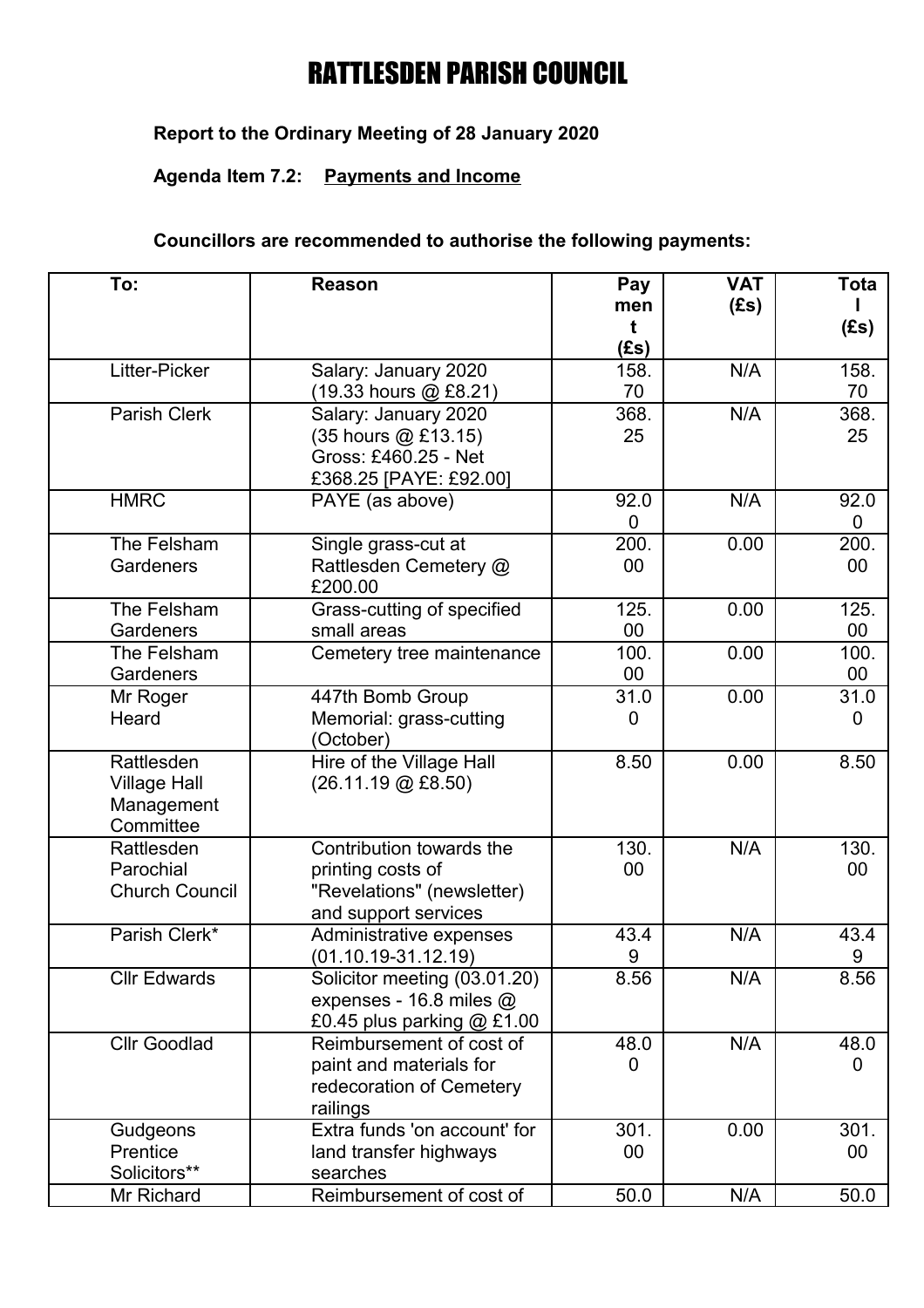| Mahony*** | village Christmas tree |      |      |      |
|-----------|------------------------|------|------|------|
|           | <b>TOTAL</b>           | £1,6 | £0.0 | £1,6 |
|           |                        | 64.5 |      | 64.5 |
|           |                        |      |      |      |

Notes:

| *Represented by:                        |        |
|-----------------------------------------|--------|
| HP printer ink:                         | £10.47 |
| One book of second-class stamps (12):   | £7.32  |
| One book of first-class stamps (12):    | £8.40  |
| Solicitor meeting (03.01.20) expenses - |        |
| 14 miles @ £0.45:                       | £6.30  |
| Parking:                                | £1.00  |
| Mobile Phone (TSB Banking App + Calls): | £10.00 |

\*\*Transferred electronically (as agreed by councillors by e-mail) as per the initial amount supplied - to accommodate more extensive highways searches as a product of the size of the land in question.

\*\*\*Cheque issued 03.01.20 (as agreed by councillors by e-mail) to avoid unnecessary delays in the reimbursement to a resident.

| From:         | Reason                               | Tota |
|---------------|--------------------------------------|------|
|               |                                      |      |
|               |                                      | (Es) |
| <b>TSB</b>    | Business account interest (December) |      |
|               |                                      | 8    |
| TSB           | Business account interest (December) | 11.5 |
|               |                                      | 5    |
| Non-residents | Cemetery interment fees              | 500. |
|               |                                      | 00   |
|               | <b>TOTAL</b>                         | £522 |
|               |                                      | .73  |

### **Councillors are asked to note the following income received:**